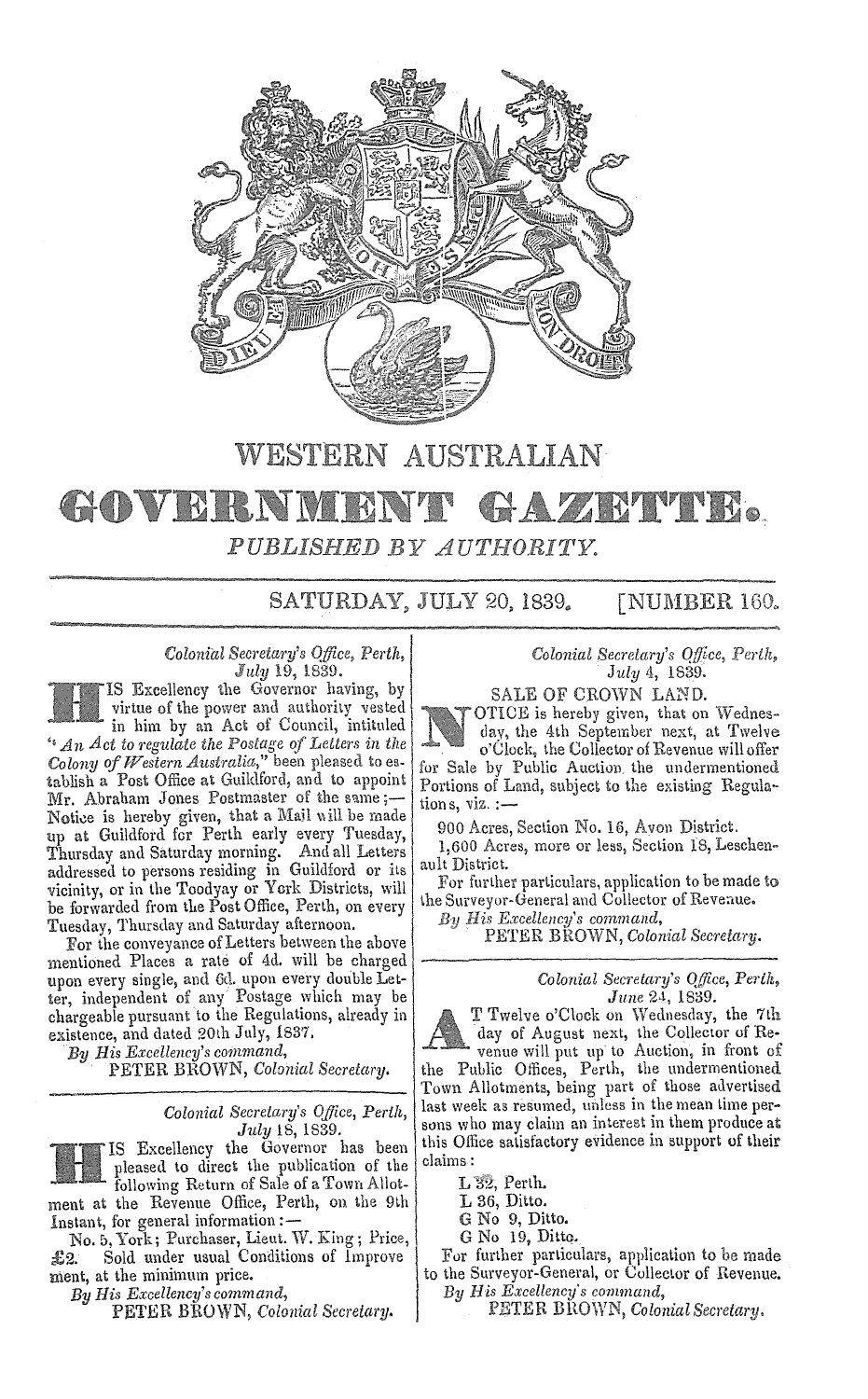| $\lceil\,282\,\rceil$                                                                                                     |                                                           |                                                                                                                                                                                                                                                                                                                                       |  |
|---------------------------------------------------------------------------------------------------------------------------|-----------------------------------------------------------|---------------------------------------------------------------------------------------------------------------------------------------------------------------------------------------------------------------------------------------------------------------------------------------------------------------------------------------|--|
| Colonial Secretary's Office, Perth,<br>ABSTRACT of DISBURSEMENTS made by the                                              |                                                           |                                                                                                                                                                                                                                                                                                                                       |  |
| July 17, 1839.                                                                                                            |                                                           | Colonial Treasurer from the Colonial Revenue.                                                                                                                                                                                                                                                                                         |  |
| IS Excellency the Governor has been<br>pleased to direct, that the following State-                                       |                                                           | for the Quarter ending 30th June, 1839.<br>J.<br>SALARIES.<br>З.<br>đ.,                                                                                                                                                                                                                                                               |  |
| ments of the Receipts and Expenditure of                                                                                  |                                                           | The Treasurer<br>п<br>7<br>6<br>$\bullet$<br>$\bullet$                                                                                                                                                                                                                                                                                |  |
| the Colonial Treasurer for the Quarter ending 30th<br>June, 1839, should be made public for general in-                   |                                                           | Registrar of Deeds<br>25<br>$\mathbf{0}$<br>0<br>$6-9$<br>Superintendent of Public Works<br>25<br>$\mathbf{0}$<br>0                                                                                                                                                                                                                   |  |
| formation.                                                                                                                |                                                           | Colonial Secretary's Department<br>18 15<br>0                                                                                                                                                                                                                                                                                         |  |
| By His Excellency's command,<br>PETER BROWN, Colonial Secretary.                                                          |                                                           | Survey Department<br>68 15<br>€<br>$\bullet$<br>Collector of Revenue<br>50<br>Q<br>$\mathbf{0}$                                                                                                                                                                                                                                       |  |
|                                                                                                                           |                                                           | $\bullet$ $\bullet$<br>Sub-Collector, Fremantle<br>12 10<br>0<br>0 <sup>o</sup>                                                                                                                                                                                                                                                       |  |
| RETURN of the REVENUE of the Colony of                                                                                    |                                                           | Tidewaiter, Ditto<br>20<br>- 0<br>0<br>$\mathbf{e}\cdot\mathbf{e}$                                                                                                                                                                                                                                                                    |  |
| Western Australia for the Quarter ending 30th<br>June, 1839.                                                              |                                                           | Ditto, Perth<br>6<br>- 5<br>θ<br>$\bullet$ $\bullet$<br>$\circ$<br>Medical Attendant, Fremantle<br>$7\,10$<br>€<br>$\bullet$ $\bullet$                                                                                                                                                                                                |  |
| HEADS OF REVENUE.                                                                                                         |                                                           | Harbour Master, Fremantle<br>25<br>$\theta$<br>0<br>0 <sub>0</sub>                                                                                                                                                                                                                                                                    |  |
| REGULAR REVENUE.<br>Duty on Imported Spirits<br>0 <sup>o</sup>                                                            | £<br>$d$  <br>s.<br>530<br>8<br>0                         | 25<br>0<br>0<br>Gaoler, Fremantie<br>0 <sub>0</sub><br>8 15<br>$\theta$<br>Postmaster, Perth<br>0 <sub>0</sub>                                                                                                                                                                                                                        |  |
| Licenses to retail Spirits<br>0 <sub>0</sub>                                                                              | 21<br>8<br>80                                             | 8 15<br>O.<br>Ditto, Fremantle<br>$\bullet$                                                                                                                                                                                                                                                                                           |  |
| <b>Fees of Public Offices</b><br>$\bullet \bullet$<br>Judicial Fines<br>$\bullet$ $\bullet$                               | 29<br>- 8<br>4 <sub>1</sub><br>16 16<br>$\ddot{\text{o}}$ | Bailiff of Civil Court<br>0<br>50<br>$\ddot{\text{o}}$ . $\dot{\text{o}}$<br>$5\quad 0$<br>$\boldsymbol{0}$<br>Constable, Perth                                                                                                                                                                                                       |  |
| $\sim 100$ and<br>Warehouse Rent on Spirits in Bond                                                                       | 13 17 10                                                  | 0 <sub>0</sub><br>0<br>50<br>Ditto, Guildford<br>$0 - 10$                                                                                                                                                                                                                                                                             |  |
| Post Office Department<br>$0-0$                                                                                           | 12 16<br>2<br>135 2 10                                    | 5 <sub>0</sub><br>0<br>Ditto, Fremantle<br>$\mathbf{s}^2$<br>5<br>0                                                                                                                                                                                                                                                                   |  |
| Duty on Wines and Tobacco<br>$\sigma$ . $\theta$<br>Miscellaneous<br>$\bullet\hspace{1mm} \bullet$<br>$\bullet$ $\bullet$ | 8 10<br>0                                                 | - 0<br>Ditto, Augusta<br>$\ddot{\bullet}$<br>8 15<br>0<br>Housekeeper, Government Offices                                                                                                                                                                                                                                             |  |
| CASUAL REVENUE.                                                                                                           |                                                           | Interpreter to Natives<br>22 10<br>0<br>$\bullet$ $\bullet$                                                                                                                                                                                                                                                                           |  |
| Sale of Crown Lards<br>Repayment of Loans<br>$\frac{1}{2}$                                                                | 48<br>6 <sup>1</sup><br>$208-3$<br>-6                     | 0<br>37 10<br>Confidential Clerk<br>0 <sup>0</sup><br>Registrar Clerk of Civil Court<br>0<br>25<br>- 0<br>$6-6$                                                                                                                                                                                                                       |  |
| Fines on Land<br>$6-9$                                                                                                    | 12 15<br>$0 \mid$                                         | 2.10<br>0<br>Clock Keeper, Perth<br>$\bullet$                                                                                                                                                                                                                                                                                         |  |
|                                                                                                                           | 1,052 14<br>4                                             | <b>Total Salaries</b><br>433.17<br>6                                                                                                                                                                                                                                                                                                  |  |
| RECEIPTS IN AID.                                                                                                          |                                                           | CONTINGENCIES.                                                                                                                                                                                                                                                                                                                        |  |
| By Drafts on Commissariat Chest.<br>on Account of Parliamentary                                                           |                                                           | Allowance to Resident of Swan<br>25<br>Q<br>U<br>District                                                                                                                                                                                                                                                                             |  |
| Grant<br>$\bullet$ $\bullet$<br>$\bullet$                                                                                 | 99<br>1,068                                               | $\bullet$ $\bullet$ $\bullet$<br>$^{\circ}$<br>6<br>3.<br>$\mathbf 0$<br>Issues to Natives<br>$\bullet$ $\bullet$                                                                                                                                                                                                                     |  |
|                                                                                                                           | £2,121<br>$4 \; 1$                                        | 7<br>2<br>Surveys and Explorations<br>34<br>$^{\circ}$<br>$\boldsymbol{2}$<br>36 IE                                                                                                                                                                                                                                                   |  |
|                                                                                                                           |                                                           | and the second second second second second second second second second second second second second second second second second second second second second second second second second second second second second second seco<br>Schools<br>$\bullet\hspace{0.4mm} \bullet$<br>6<br>Collection of Revenue<br>56 19<br>0 <sup>0</sup> |  |
| ABSTRACT of DISBURSEMENTS made by the                                                                                     |                                                           | 9<br>- 7<br>27<br>Advances to Destitute Persons<br>7<br>141 13                                                                                                                                                                                                                                                                        |  |
| Colonial Treasurer from the Parliamentary Grant<br>on Account of the Colony of Western Australia                          |                                                           | Administration of Justice<br>$\bullet$ $\bullet$<br>6<br>- 2<br>21<br>Conveyance of Mails<br>$\bullet$ $\bullet$                                                                                                                                                                                                                      |  |
| for the Quarter ending 30th June, 1839.                                                                                   |                                                           | 0.<br>Furniture, Public Offices<br>78 14<br>$\bullet$                                                                                                                                                                                                                                                                                 |  |
| SALARIES.<br>Governor's Office<br>$\bullet\quad \bullet\qquad \qquad$<br>0 <sup>10</sup>                                  | - Li<br>đ.<br>s.<br>200<br>0                              | 6<br>109 4<br>Repairs of Public Buildings<br>$\bullet$ $\bullet$<br>-01<br>Miscellaneous Services as under.                                                                                                                                                                                                                           |  |
| Colonial Secretary's Office<br>$\ddot{\phantom{0}}$                                                                       | 5<br>156                                                  | 6<br>$\theta$<br>8<br>Keep of one Police Horse (March)<br>5.                                                                                                                                                                                                                                                                          |  |
| Survey Office.<br>$\sim$ $\sim$ $\sim$<br>Commissioner of Civil Court<br>ه ه                                              | 150 -<br>0<br>0<br>75                                     | 0  <br>Carpenters' and Painters' Work,<br>0<br>10 H<br>8<br>Public Offices<br>$\bullet$<br>$^{\circ}$                                                                                                                                                                                                                                 |  |
| Advocate-General<br>$\bullet$<br>$^{\circ}$                                                                               | 75.<br>0                                                  | $5 - 4$<br>$\mathbf{0}$<br>6<br>Cleaning Court House, &c.<br>$^{\circ}$                                                                                                                                                                                                                                                               |  |
| Colonial Chaplain<br>$^{\circ}$                                                                                           | 62 10<br>68<br>8                                          | 28 16<br>''6<br>$\mathbf{0}$<br>Pay to extra Clerks<br>$\bullet$<br>$8^{+14}_{-0}$<br>9<br>Parchment for Acts of Council                                                                                                                                                                                                              |  |
| Colonial Surgeon<br>0 <sup>o</sup><br>$e^-$<br>Resident, Fremantle<br>0 <sup>o</sup><br>$^{\circ}$                        | 25<br>0                                                   | $\bf{0}$<br>Gratuity to L. Samson for services                                                                                                                                                                                                                                                                                        |  |
| Ditto, Augusta<br>$^{\circ}$                                                                                              | 25<br>$\bf{0}$                                            | 0<br>as Postmaster, 1830, 1831, and<br>0<br>0                                                                                                                                                                                                                                                                                         |  |
| Ditto, York<br>$^{\circ}$<br>$\sim$<br>Ditto, Toodyay<br>0 <sup>o</sup><br>e e                                            | 25<br>0<br>25<br>0                                        | 100<br>0<br>1832<br>$^{\circ}$<br>0 <sub>0</sub><br>7<br>з<br>υ<br>Hawser, &c., for Fremantle Ferry<br>52                                                                                                                                                                                                                             |  |
| Ditto, Williams<br>$^{\circ}$<br>$^{\circ}$                                                                               | 25<br>0                                                   | -6<br>0<br>37 12<br><b>Erection of Clock</b><br>$\bullet$<br>$\bullet$ $\bullet$                                                                                                                                                                                                                                                      |  |
| Clerk of the Peace<br>$0 - 5$<br>$^{\circ}$<br>${\rm Sheriff}$<br>$\bullet$<br>$^{\circ}$<br>$\alpha$                     | 25<br>0<br>0<br>25                                        | 6<br>8<br>0<br>6<br><b>Petty Contingencies</b><br>$\bullet$ $\bullet$<br>$\bullet$ $\bullet$<br>0                                                                                                                                                                                                                                     |  |
| The Commandant<br>$^{\circ}$<br>$^{\circ}$                                                                                | 45 10                                                     | 2/10<br>0<br>789<br>Total Contingencies                                                                                                                                                                                                                                                                                               |  |
|                                                                                                                           | 1,007 13                                                  | 9<br>Total Expenditure chargeable on                                                                                                                                                                                                                                                                                                  |  |
| CONTINGENCIES.                                                                                                            |                                                           | 嘎<br>0<br>$ \& 1,223$<br>the Colonial Revenue                                                                                                                                                                                                                                                                                         |  |
| Lodging Allowance to Col Chaplain<br>Printing and Stationery                                                              | $12\,10$<br>43<br>- 6                                     | 0<br>Colonial Secretary's Office, Perth,<br>0                                                                                                                                                                                                                                                                                         |  |
| Maintenance of Colonial Vessel                                                                                            | 0<br>5                                                    | $July\ 4,1839.$<br>$\ddot{\mathbf{0}}$                                                                                                                                                                                                                                                                                                |  |
|                                                                                                                           | 60 16                                                     | IS Excellency the Governor has directed<br>it to be notified for the information of all<br>0                                                                                                                                                                                                                                          |  |
|                                                                                                                           |                                                           | persons concerned, that it is the intention                                                                                                                                                                                                                                                                                           |  |
|                                                                                                                           | 9<br>£1,068                                               | of the Local Government to resume, on the termi-<br>9.                                                                                                                                                                                                                                                                                |  |
|                                                                                                                           |                                                           |                                                                                                                                                                                                                                                                                                                                       |  |